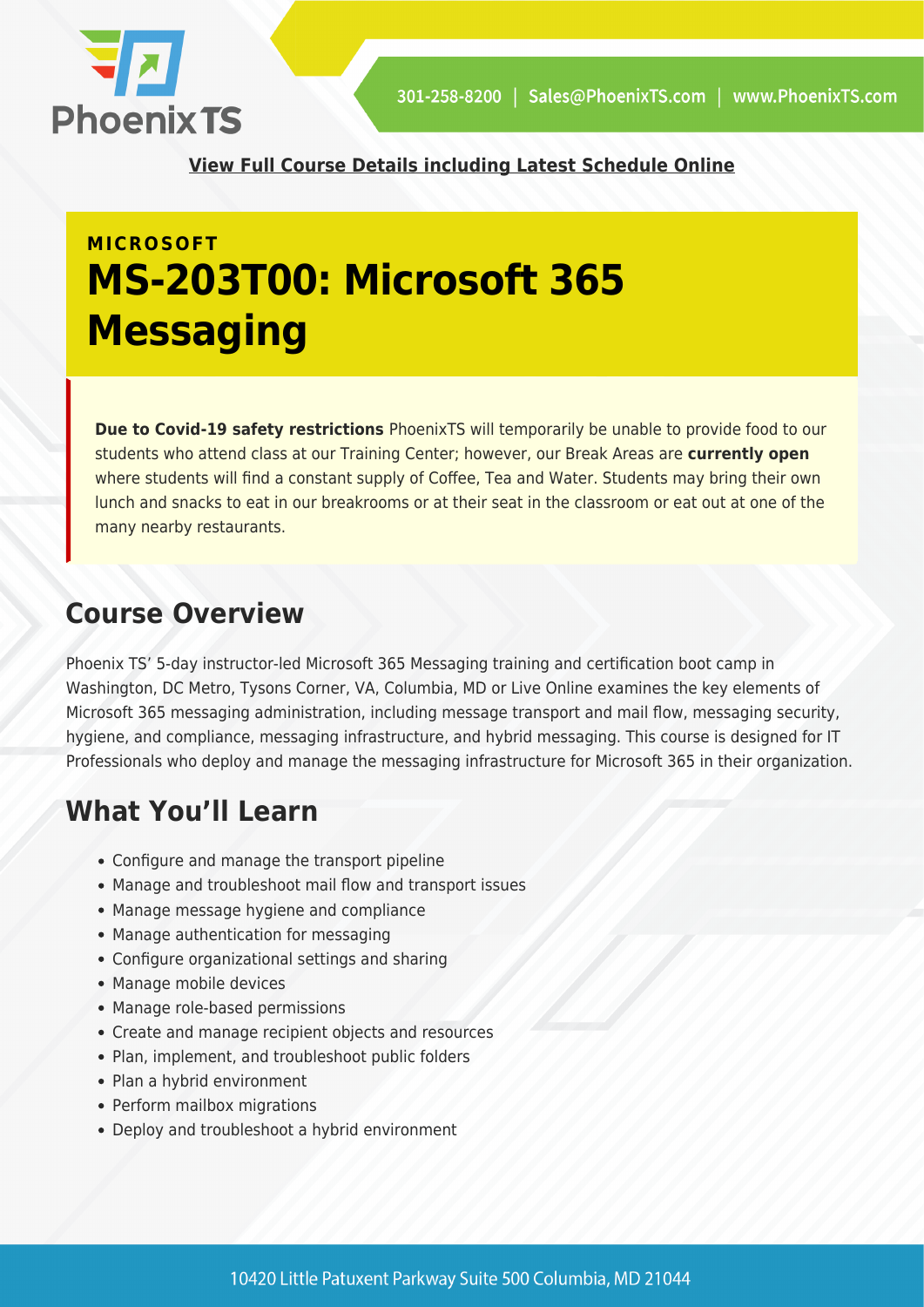

# **Schedule**

| <b>DATE</b>                                       | <b>LOCATION</b>                         |            |
|---------------------------------------------------|-----------------------------------------|------------|
| $3/06/23 - 3/10/23$ (5 days)<br>$8:30AM - 4:30PM$ | <b>Tysons Corner, VA</b><br><b>Open</b> | Contact Us |
| $3/13/23 - 3/17/23$ (5 days)<br>8:30AM - 4:30PM   | <b>Live Online</b><br>$\mathsf{Open}$   | Contact Us |
| $3/13/23 - 3/17/23$ (5 days)<br>$8:30AM - 4:30PM$ | <b>Columbia, MD</b><br><b>Open</b>      | Contact Us |
| $9/18/23 - 9/22/23$ (5 days)<br>8:30AM - 4:30PM   | <b>Tysons Corner, VA</b><br>Open        | Contact Us |
| $9/25/23 - 9/29/23$ (5 days)<br>8:30AM - 4:30PM   | <b>Live Online</b><br>Open              | Contact Us |
| $9/25/23 - 9/29/23$ (5 days)<br>8:30AM - 4:30PM   | <b>Columbia, MD</b><br><b>Open</b>      | Contact Us |

# **Who Should Attend**

The Messaging Administrator deploys, configures, manages, and troubleshoots recipients, permissions, mail protection, mail flow, and public folders in both on-premises and cloud enterprise environments. Responsibilities include managing message hygiene, messaging infrastructure, and hybrid configuration and migration. To implement a secure hybrid topology that meets the business needs of a modern organization, the Messaging Administrator must collaborate with the Security Administrator and Microsoft 365 Enterprise Administrator. The Messaging Administrator should have a working knowledge of authentication types, licensing, and integration with Microsoft 365 applications.

# **Prerequisites**

This course is designed for persons who are aspiring to the Microsoft 365 Messaging Administrator role.

# **Exam Information**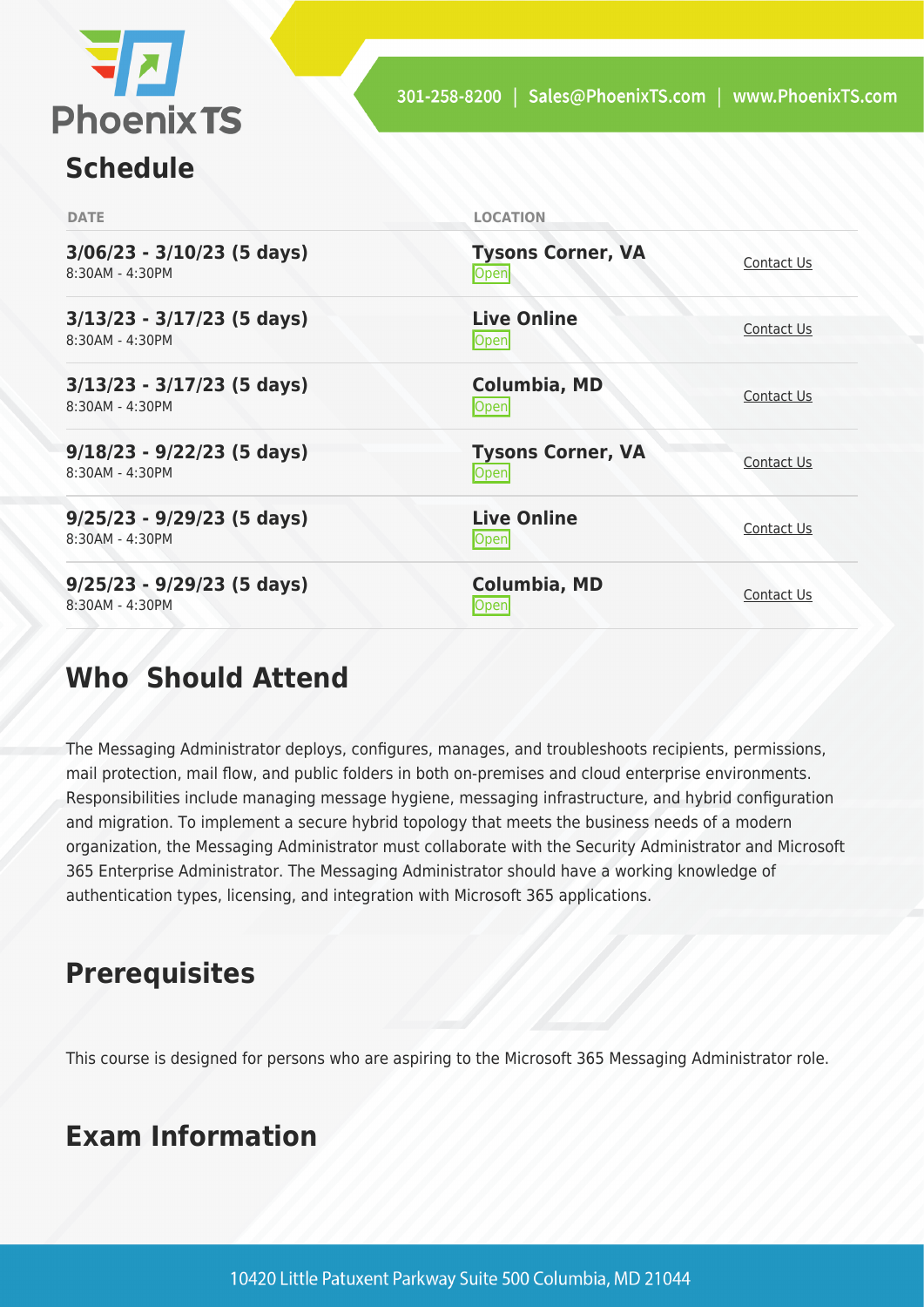

**MS-203: Microsoft 365 Messaging**

| Manage organizational settings and resources            | $30 - 35\%$ |
|---------------------------------------------------------|-------------|
| Plan and manage the mail architecture                   | 20-25%      |
| Plan and implement a hybrid configuration and migration | $20 - 25%$  |
| Secure the messaging environment                        | 20-25%      |

You can purchase the exam voucher separately through Phoenix TS. Phoenix TS is an authorized testing center for Pearson VUE and Prometric websites. Register for exams by calling us or visiting the Pearson VUE and Prometric websites.

# **Duration**

**5 Days**

**Price**

**\$3,295**

# **Course Outline**

## **Module 1: Managing the Transport Pipeline**

In this module, you will learn about the different transport components of Exchange, how the message routing works, and how to configure the message flow for your organization. You will examine the tasks that messaging administrators must complete to configure message transport. You will review the message transport options and learn how to configure domains and connectors and how to implement an approval workflow for messaging. You will also learn how to manage transport rules, which are a very powerful configuration to control the message flow in your organization.

#### **Lessons**

- Overview of Transport Services
- Configuring Message Transport
- Managing Transport Rules

#### **Lab : Configure Message Transport**

• Create Connectors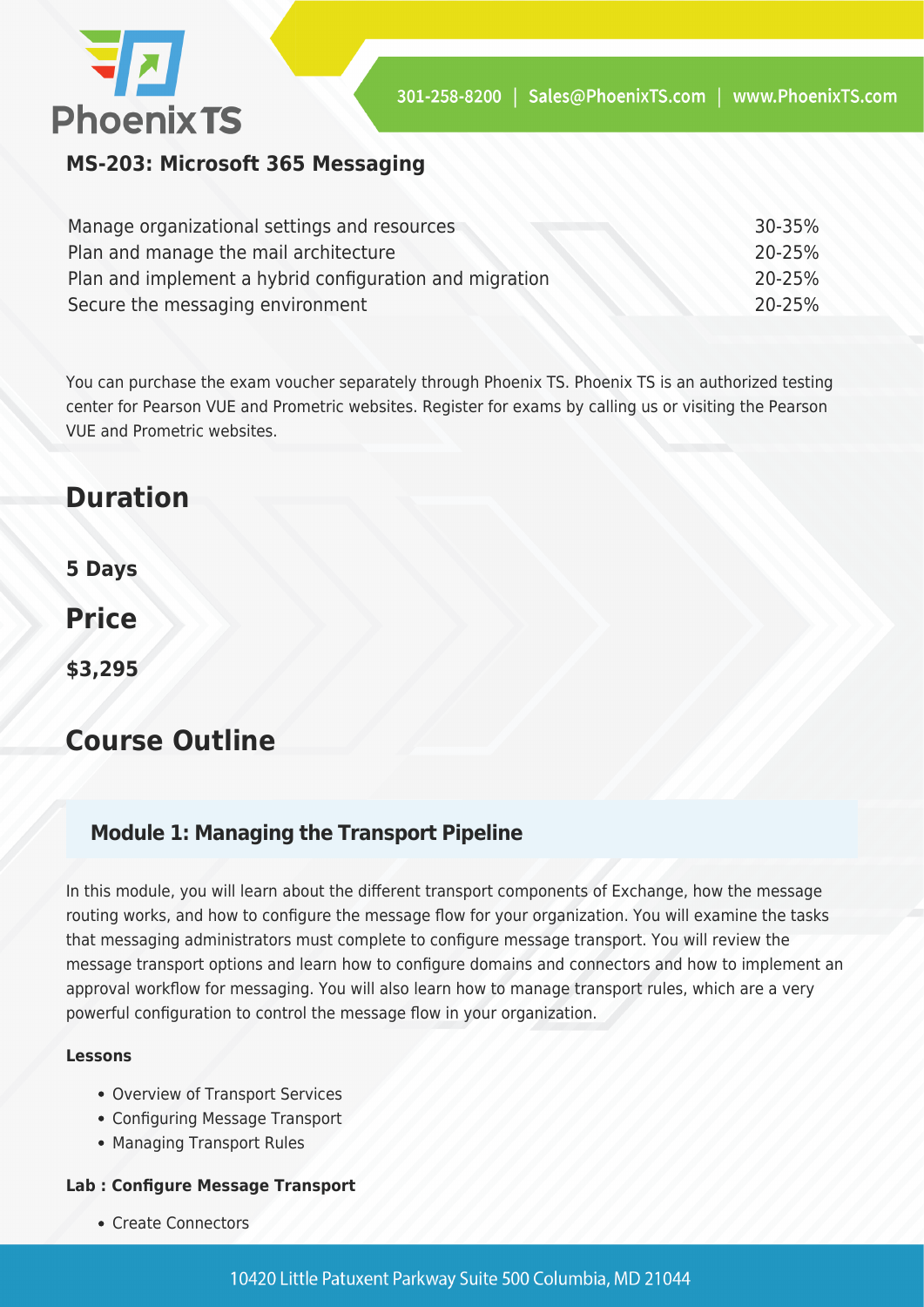

After completing this module, students will be able to:

- Describe the transport components of Exchange
- Plan an effective message routing for your organization
- Modify message flow for your organization
- Describe which transport agents exist and what they do
- Configure the different transport options
- Plan and set up domains for your organizations
- Understand how receive and send connectors work
- Describe how message moderation for different recipients work
- Understand what transport rules are
- Describe how transport rules are working
- Configure custom transport rules
- Describe how transport rules can be used for data loss prevention

### **Module 2: Managing and Troubleshooting Mail Flow**

In this module, you will examine the components of mail flow, and you will learn how to manage your mail flow, which is a crucial task for every Exchange administrator. You will study the differences between managing mail flow in Exchange Online, Exchange Server, and Exchange Hybrid deployments. From managing mail flow, you will transition to troubleshooting mail flow issues such as emails not being routed correctly in or outside your organization, or when secure connections cannot be established successfully. Yo will learn about the tools Microsoft provides to help you find the root cause of your issues and fix your mail flow. You will then transition from troubleshooting mail flow to troubleshooting transport issues, such as network-based issues, connector and agent issues, and architectural issues, as well as how to troubleshoot in coexistence. Finally, you will learn how to check event, protocol, and tracking logs when all troubleshooting for service availability and message transport has finished and an issue still persists, or if you must find historical data about issues in the past.

#### **Lessons**

- Managing Mail Flow
- Troubleshooting Mail Flow
- Troubleshooting Transport Issues
- Troubleshooting with Logs

#### **Lab : Conditional Mail Routing**

Create Mail Flow Rules

- Manage mail flow in organizations
- Understand mail flow for Exchange Servers
- Manage mail flow for Exchange Online
- Describe and manage mail flow in hybrid environments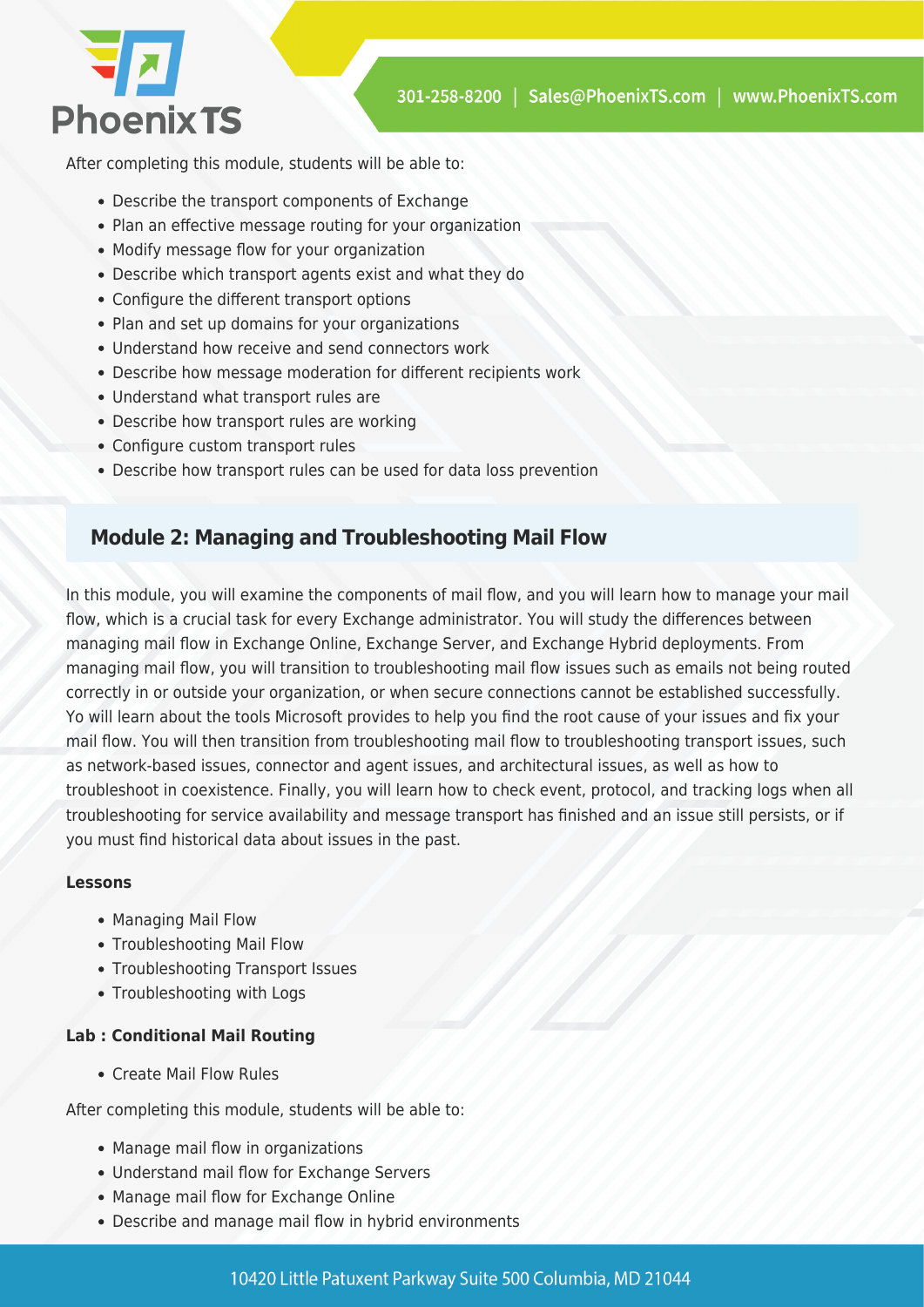

- Understand how to troubleshoot SMTP mail flow issues
- Describe how to troubleshoot issues with a shared namespace
- Describe how to troubleshoot encryption issues with TLS
- Perform troubleshooting for network-based issues
- Describe troubleshooting procedures for connector and agent issues
- Plan troubleshooting for architectural issues
- Understand how to perform troubleshooting in coexistence
- Create searches for the message tracking log
- Describe how to troubleshoot using the protocol logs
- Understand how to work with the event logging for Exchange

### **Module 3: Managing Message Hygiene**

In this module, you will learn about Microsoft Exchange Online Protection (EOP) features and functionality. You will also learn how to plan messaging routing for this service, which provides anti-malware and antispam policies that protect your organization against spam and malware and safeguards your organization from messaging-policy violations. You will then review the anti-malware and anti-spam protection that Exchange Server and Online Protection provide, and you will learn how to configure SPAM and malware filters, policies, and settings to provide protection for your users. You will conclude the module by examining Advanced Threat Protection (ATP) and how it extends the protection provided by EOP by filtering targeted attacks that could pass through EOP's line of defenses, including advanced threats such as zero-day attacks in email attachments and Office documents and time-of-click protection against malicious URLs. You will learn how Microsoft 365 ATP protects users from advanced threats through features such as safe attachments and safe links, and how it generates reports which provide administrators with insight into attacks targeting their tenants through email.

#### **Lessons**

- Planning for Message Hygiene
- Managing Anti-Malware and Anti-Spam Policies
- Managing Advanced Threat Protection

#### **Lab : Managing Messaging Hygiene**

Create Hygiene Filters

- Explain the use and features of Exchange Online Protection
- Plan message routing for Exchange Online Protection
- Investigate the available EOP reports and logs
- Understand the different message header fields relevant for spam and spoofing protection
- Configure anti-spam and anti-malware filters in Exchange Server
- Using additional features for outbound spam filtering and quarantine
- Implementing protection features against phishing and spoofing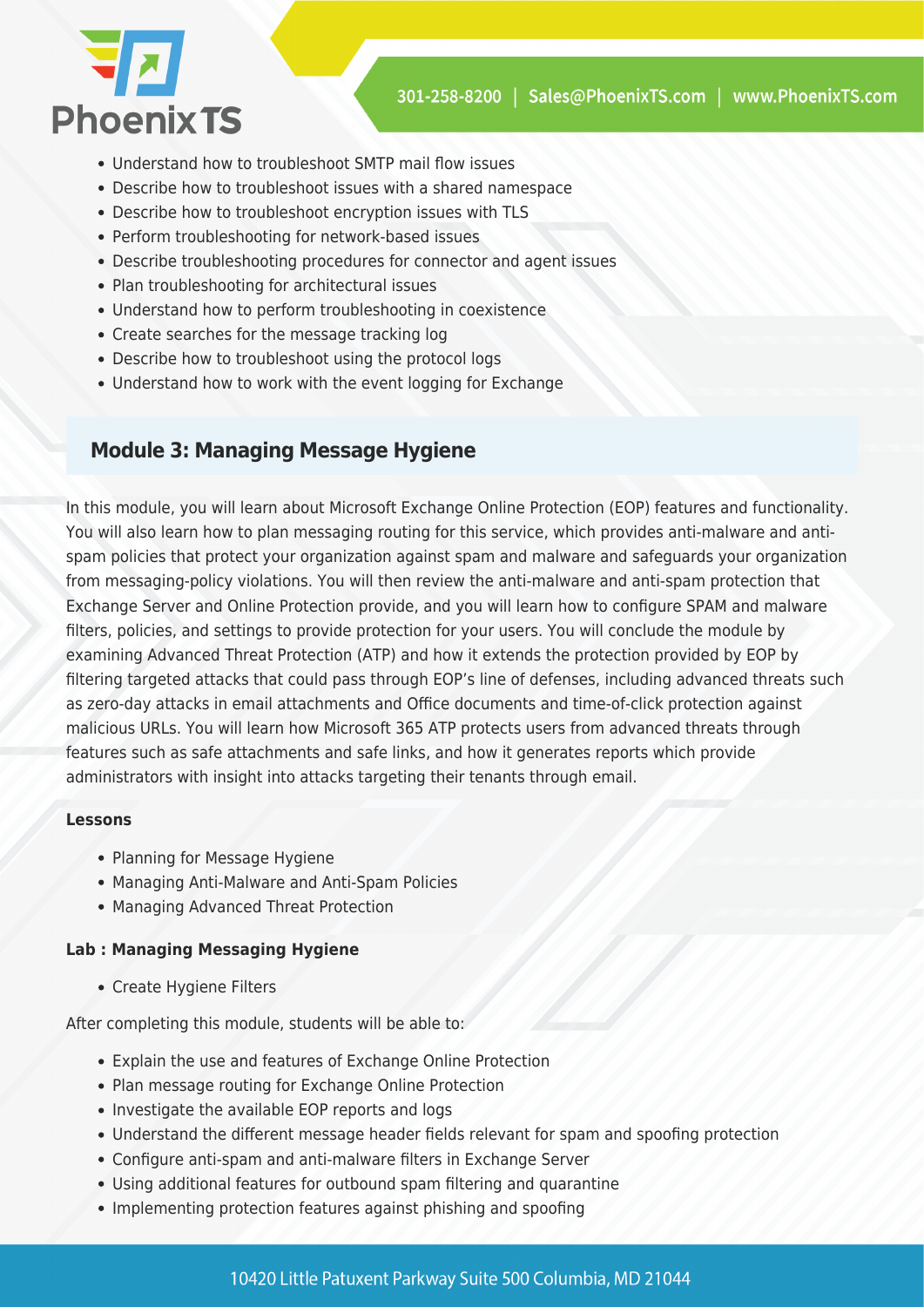

- Create transport rules for custom requirements
- Describe the features of Advanced Threat Protection
- Describe the protection provided by Safe Attachment and Safe Links policies
- Understand the spoof intelligence features
- Know how ATP anti-phishing policies work

## **Module 4: Managing Compliance**

This module begins by describing the different compliance features in the Security & Compliance Center (SCC) that messaging administrators can use to comply with legal and regulatory requirements. This module supports compliance in Exchange by examining the compliance features available in the Exchange Admin Center for Exchange Server and hybrid deployments. Because of the complex retention requirements of modern messaging environments, this module focuses on how archiving is performed with Exchange so that you can provide an efficient and compliant environment to your users. You will also examine how additional archive storage is provided to your users, how messages are automatically processed and archived, and how audit logging in Exchange that provides information about administrator, delegate, and user actions in user mailboxes and your Exchange organization. Finally, because organizations must adhere to legal discovery requirements (related to organizational policy, compliance, or lawsuits), you will examine how eDiscovery for Microsoft Exchange can help you perform discovery searches for relevant content within mailboxes.

#### **Lessons**

- Messaging Compliance in the SCC
- Messaging Compliance in Exchange
- Managing Exchange Online Archiving and Auditing
- Managing Content Search

- Describe different policy and compliance features for messaging
- Evaluate the different roles in the Security & Compliance Center
- Plan retention policies for Exchange Online mailboxes
- Configure data loss prevention (DLP) policies for data in Microsoft 365
- Create message traces to understand the mail flow in your Exchange Online organization
- Describe litigation and in-place holds in Exchange Server
- Plan retention and deletion with Message Records Management (MRM)
- Protect your mail flow with data loss prevention policies in Exchange Server
- Investigate the message tracking log in your Exchange organization
- Describe what in-place archiving is and how it works
- Understand the differences between journaling and archiving
- Know what the mailbox and administrator audit logs are used for
- Understand content searches to search for messages in your organization
- Describe eDiscovery cases and in-place eDiscovery for Exchange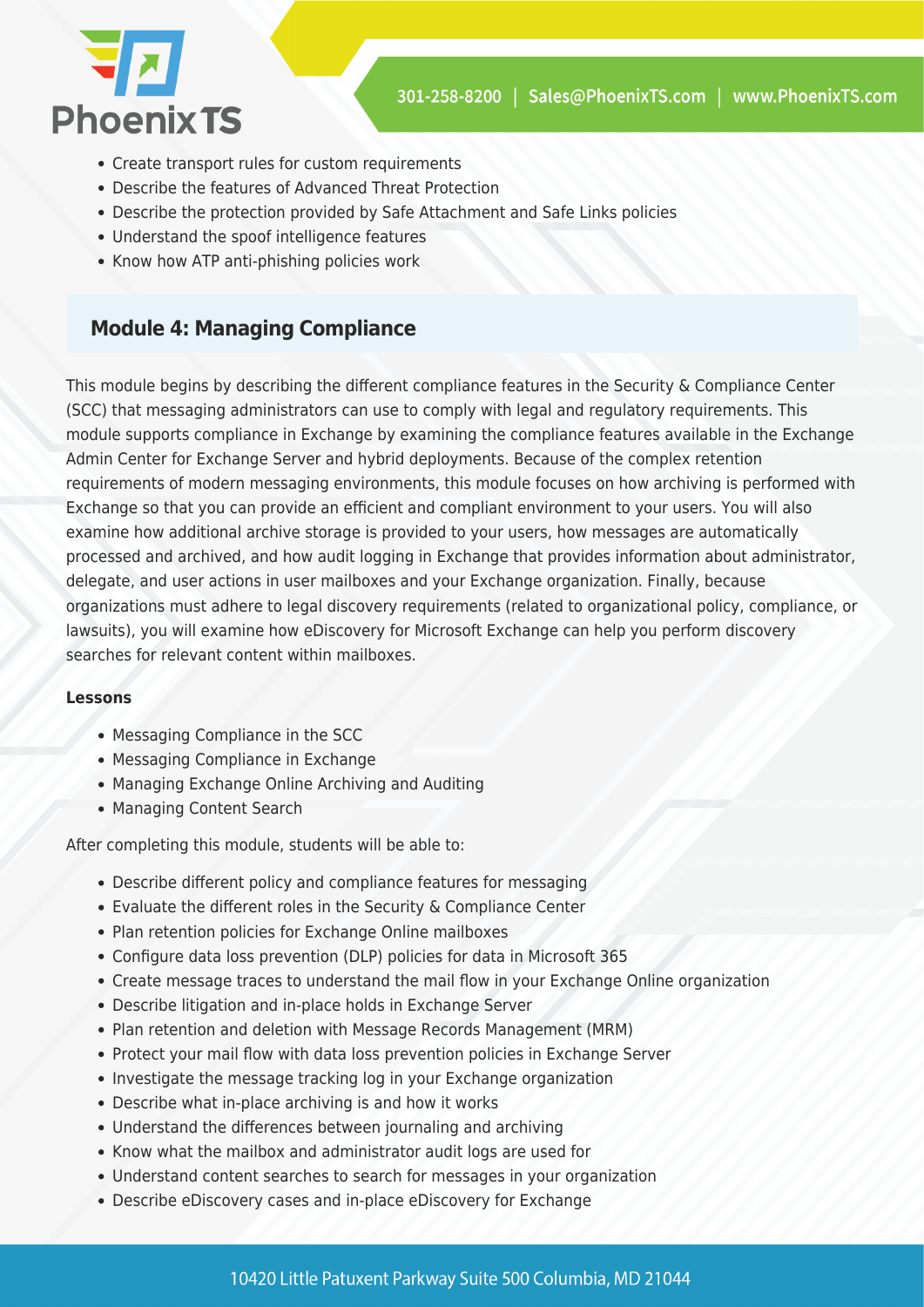

Manage Advanced eDiscovery cases in the Security & Compliance Center

## **Module 5: Managing Organizational Settings**

This module begins with an examination on how to manage authentication for messaging. This module focuses on how to ensure that user accounts are well protected and secure, and how to deploy multiple security features that do not introduce unnecessary complexity in users' everyday work, which can result in lower business productivity and new security risks. You will then transition from messaging authentication to organizational settings, where you will learn how to configure settings that apply to the entire organization or to many users in the organization. Finally, you will examine how to configure organizational sharing.

#### **Lessons**

- Managing Authentication for Messaging
- Configuring Organizational Settings
- Configuring Organizational Sharing

After completing this module, students will be able to:

- Configure password policy options
- Configure self-service password management
- Implement multi-factor authentication
- Plan password policies
- Configure workload policies and throttling
- Configure quota configurations
- Configure Exchange Server and Skype for Business integration
- Deploy Office 365 add-ins
- Provide an overview of Exchange federated delegation sharing features
- Describe federated sharing components
- Explain considerations for designing and implementing federation trusts and certificates
- Implement organization relationships
- Implement sharing policies

## **Module 6: Managing Mobile Devices**

In this module, you will begin by examining Mobile Device Management in Microsoft 365, as well as how Exchange ActiveSync and mobile device mailbox policies support this effort. You will then examine how to manage and troubleshoot mobile device access. This module then examines how to configure both access and infrastructure for mobile devices, understanding the implications of mobile device remote wipe, and learning about alternative methods for mobile device management.

#### **Lessons**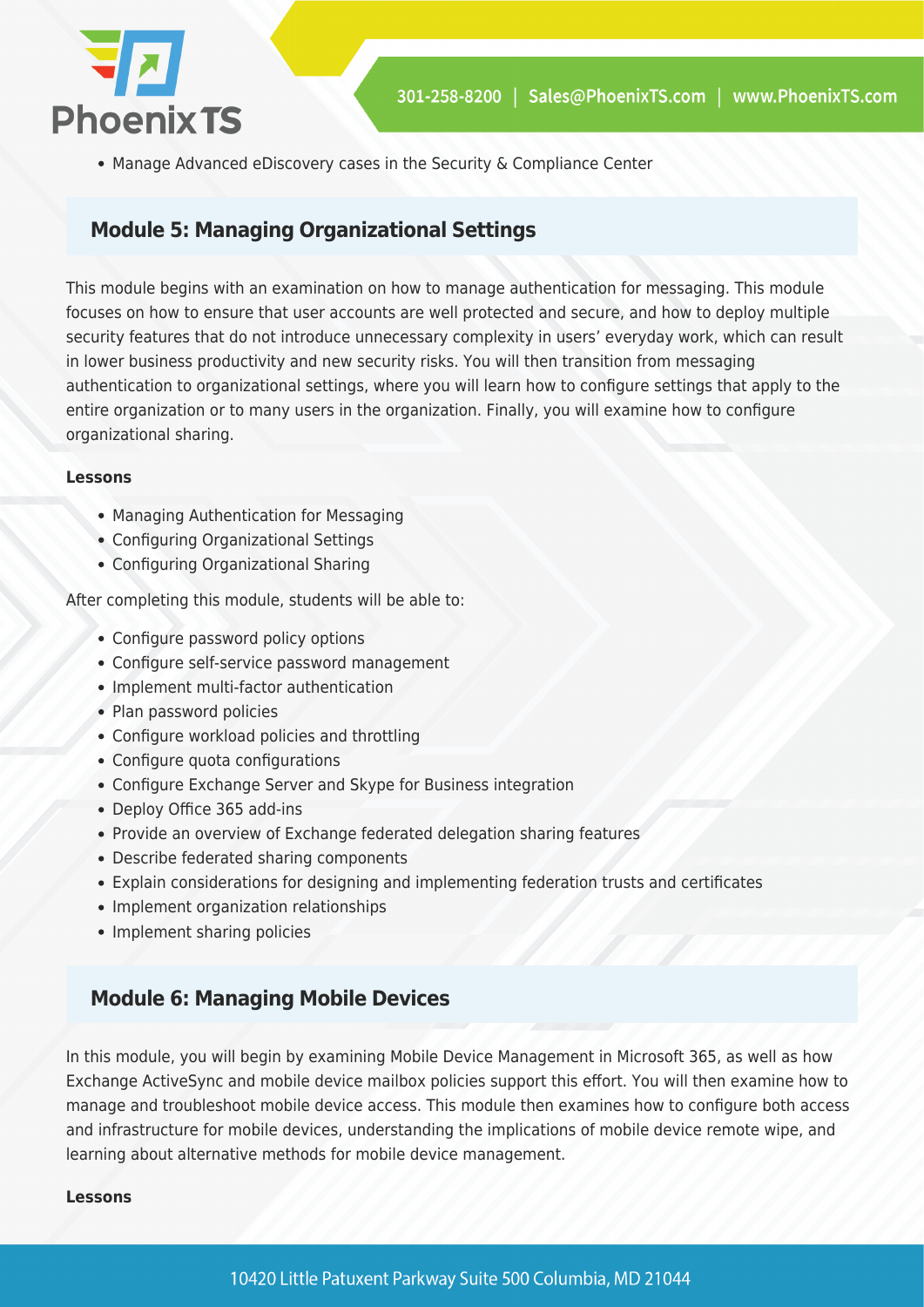

- Mobile Device Mailbox Policies
- Managing Mobile Device Access

#### **Lab : Implement ActiveSync**

• Implement Active Sync for single and multiple mailboxes

After completing this module, students will be able to:

- Describe how Exchange ActiveSync works
- Configure mobile device mailbox policies
- Understand Mobile Device Management in Microsoft 365
- Configure access for mobile devices
- Understand components of mobile device infrastructure
- Tell how a mobile device remote wipe works
- Describe alternatives for mobile device management
- Troubleshoot mobile device access

## **Module 7: Managing Role-Based Permissions**

This module examines how messaging administrators manage role-based permissions, which is an essential task for any messaging administrator. Since Exchange Server and Exchange Online both use the Role Based Access Control (RBAC) permission model, this module examines the basics of RBAC management. The module concludes by examining how a messaging administrator must plan and configure permissions carefully so as not to put their environment or their entire Active Directory at risk.

#### **Lessons**

- Managing Admin Roles
- Managing User Roles
- Exchange Setup RBAC and AD Split Permission

#### **Lab : Manage Roles and Permission Policies**

Manage Roles and Permission Policies

- Describe how RBAC is used to assign roles to users
- Understand what management role group for administrative tasks are
- Assign the built-in management roles for administration
- Create custom management roles and assign them through role assignment policies to users
- Troubleshoot RBAC management roles
- Describe the built-in end-user roles
- Configure role assignment policies
- Create new custom roles and role assignment policies
- Understand the differences between shared permissions and split permissions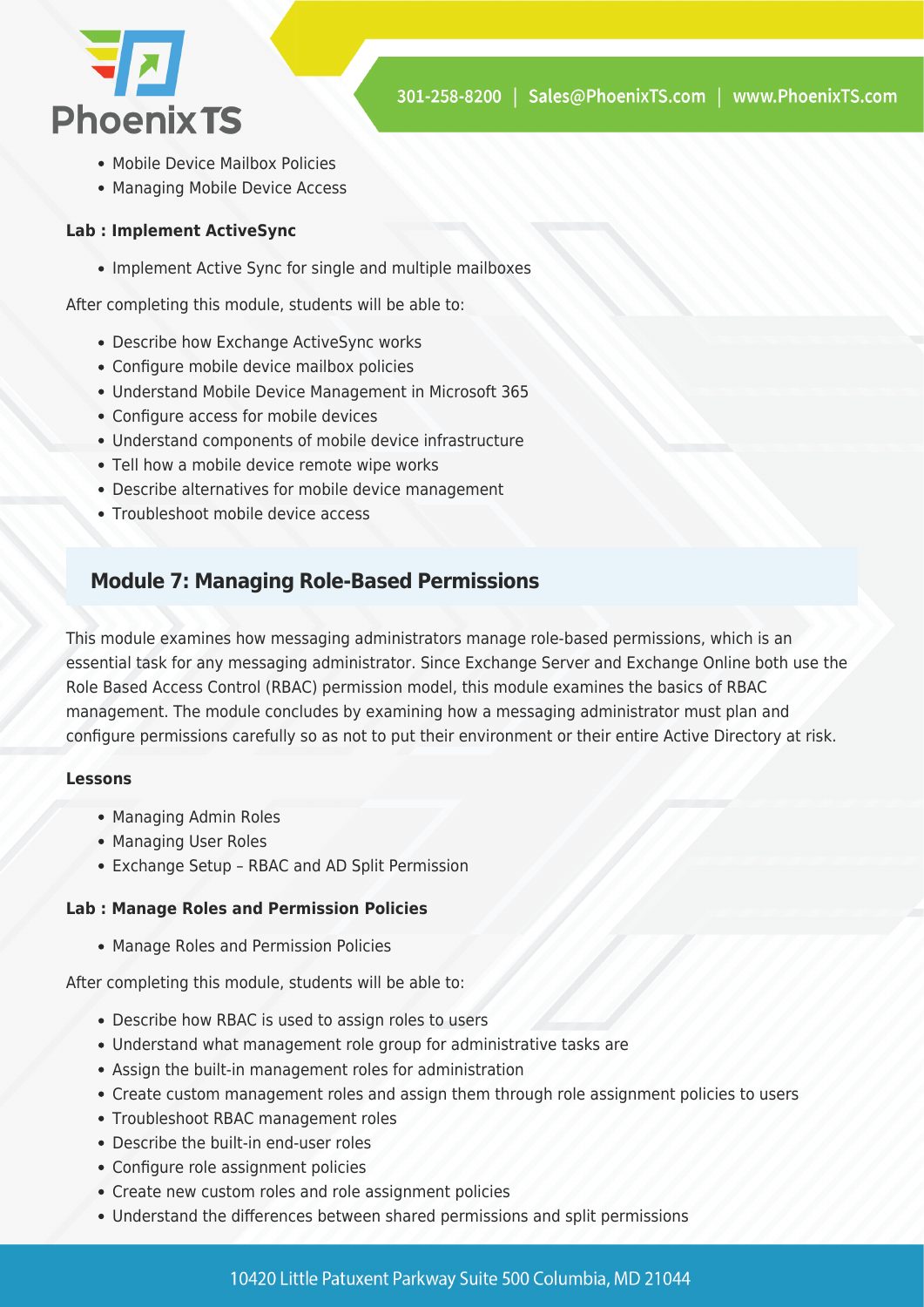

- Describe multi-forest permissions
- Identify the differences between the permission models

## **Module 8: Managing Recipient Objects and Resources**

This module examines some of the most common tasks that messaging administrators perform – creating and configuring email recipients, lists, and resources. This module examines the different types of Exchange Server recipients, including how they differ from each other. The module then focuses on the various tasks that require you to create and manage Exchange recipients in Exchange, including user mailboxes, resource mailboxes, shared mailboxes, mail contacts, and mail users. You will also learn how to manage permissions for recipients, and how to create and manage groups.

#### **Lessons**

- Exchange Recipients
- Creating and Managing Exchange Recipients
- Managing Email Addresses, Lists, and Resources

#### **Lab : Create Recipient Objects and Resources**

- Create Exchange Recipients
- Create Groups

After completing this module, students will be able to:

- Describe the different recipient objects in Exchange
- Describe resource mailboxes
- Describe shared mailboxes
- Describe linked mailboxes and site mailboxes
- Describe groups
- Create and manage Mailbox settings
- Create and manage Resource and Shared mailboxes
- Create and manage Mail contacts and mail users
- Create and manage Recipient permissions
- Create and manage Groups
- Describe address lists
- Explain how to configure address lists
- Describe address book policies
- Explain how to configure offline address books
- Describe email address policies

# **Module 9: Managing Public Folders**

In this module, you will learn about public folders in Exchange, review the planning considerations for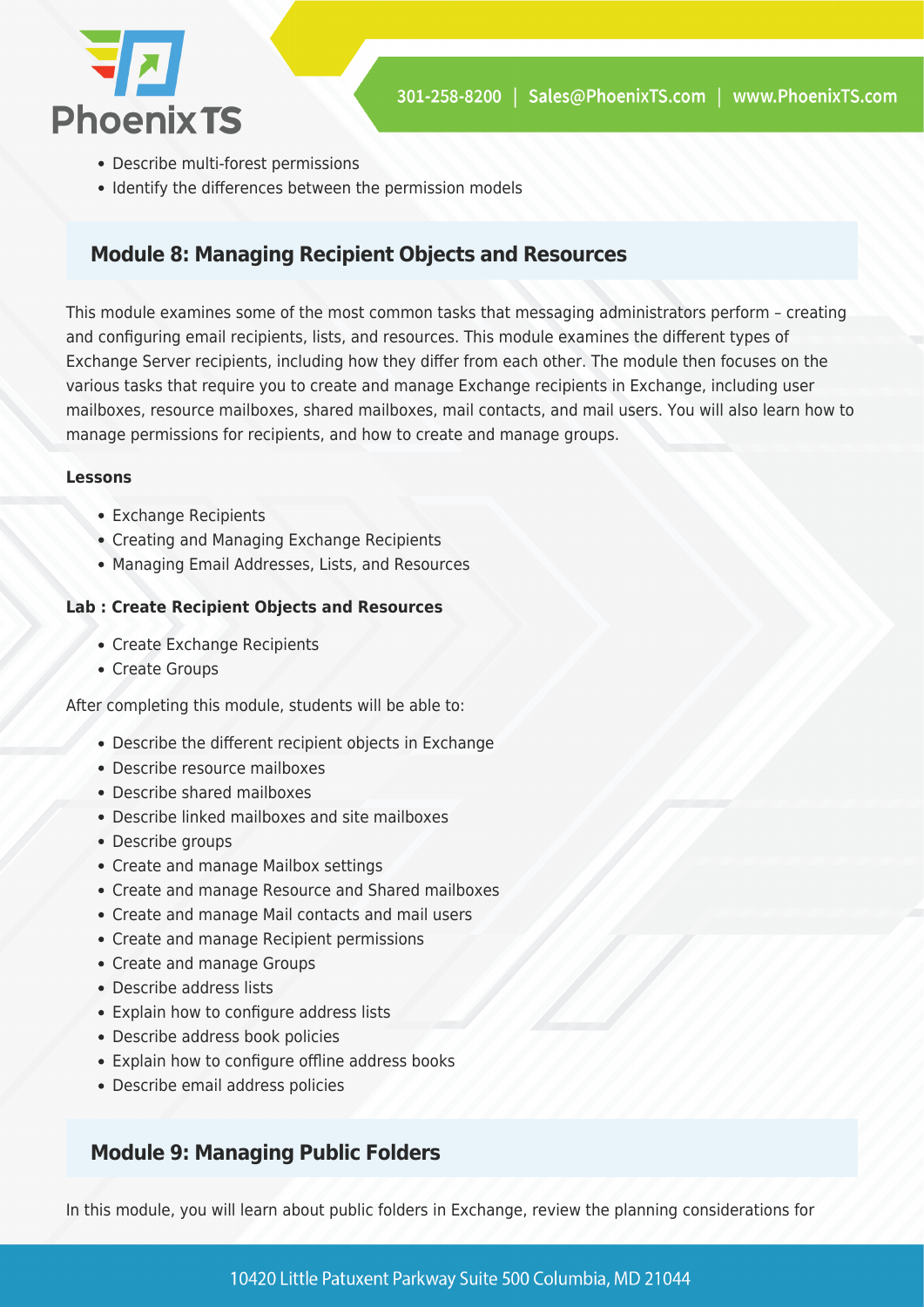# 74 **Phoenix TS**

deploying public folders, and discuss alternatives to public folders. You will also learn how to implement and manage public folder mailboxes, public folders, and public folder permissions, as well as how to create and manage mail-enabled public folders. The module concludes by examining how to monitor and troubleshoot Public Folder-related issues.

#### **Lessons**

- Planning the Public Folder Hierarchy
- Implementing and Managing Public Folders
- Troubleshooting Public Folders

#### **Lab : Implement Public Folders**

- Create Public Folders
- Manage Public Folders

After completing this module, students will be able to:

- Describe public folders in Exchange
- Plan a public folder hierarchy
- Plan public folder mailboxes
- Explain public folder quotas
- Evaluate alternatives to public folders
- Describe considerations for implementing Public Folders
- Deploy public folder mailboxes
- Manage public folder permissions
- Create and manage mail-enabled public folders
- Monitor public folders
- Troubleshoot public folders
- Troubleshoot public folder access

# **Module 10: Planning a Hybrid Environment**

In this module you will examine the requirements necessary to implement a hybrid deployment, and you will learn about the features and components that are required when implementing a hybrid deployment. This module examines all planning aspects that are required before running the Hybrid Configuration Wizard. This includes the configuration options of the HCW, as well as the details on Organization Configuration Transfer (OCT) and the Hybrid Agent. The module concludes with a review of the mail flow options for a hybrid deployment.

#### **Lessons**

- Exchange Hybrid Deployment Requirements
- Planning to Run the Hybrid Configuration Wizard

#### **Lab : Prepare Azure AD for Hybrid Synchronization**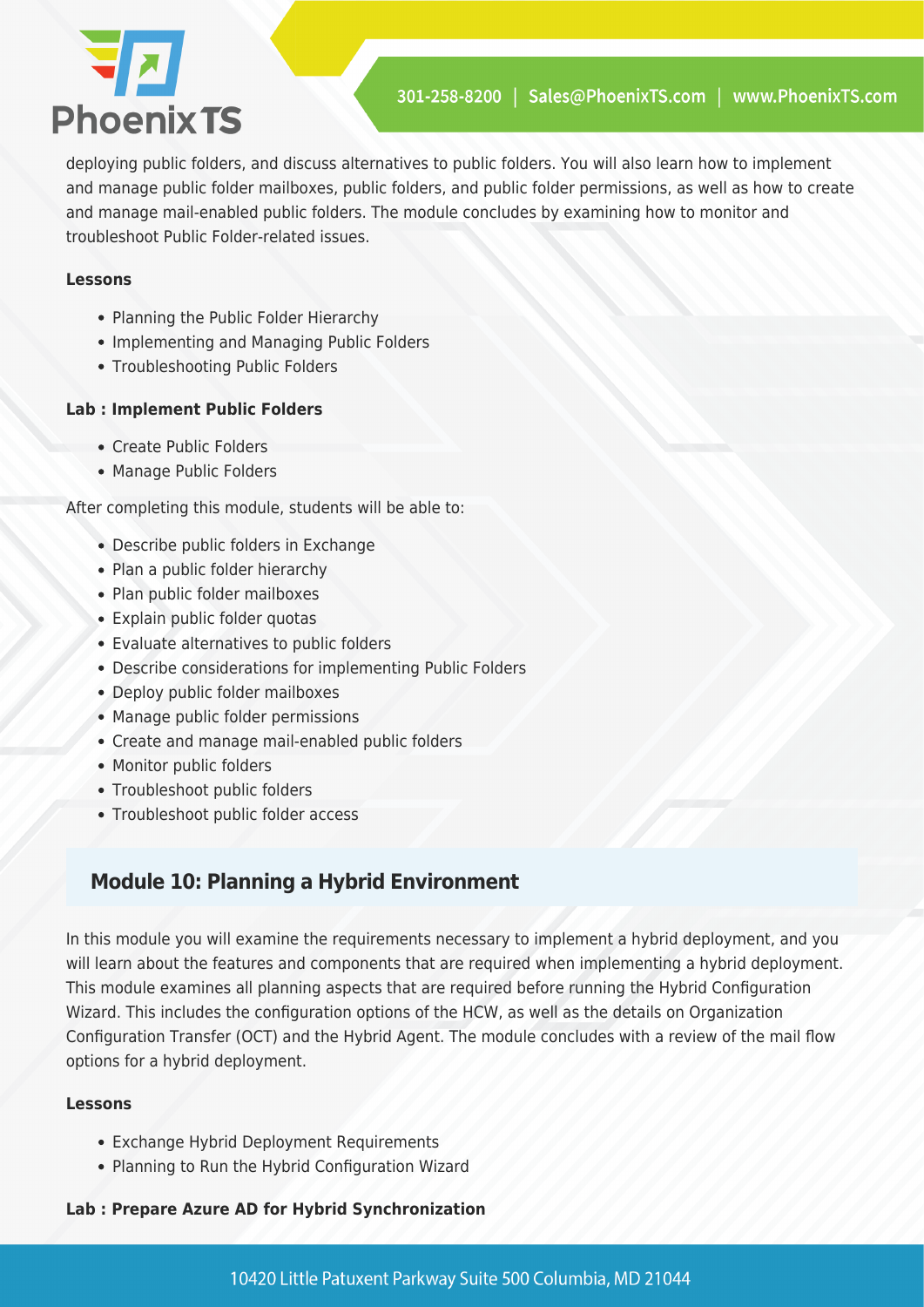

• Prepare Azure AD for Hybrid Synchronization

After completing this module, students will be able to:

- Describe connection options that are available for connecting on-premises Exchange to Microsoft 365
- List and describe components of a hybrid deployment
- Describe Azure Active Directory Connect (Azure AD Connect)
- Identify Microsoft 365 identity options for Exchange hybrid
- Compare Exchange delegated federation vs. OAuth
- Plan for Exchange Hybrid configuration
- Describe Organization Configuration Transfer
- Explain Exchange Modern Hybrid and Hybrid Agent
- Plan mail flow options for a hybrid deployment

## **Module 11: Performing Mailbox Migrations**

This module examines the options that are available for migrating email to Exchange Online, such as performing a migration or using FastTrack to move mailboxes from your existing mail servers to Exchange Online. This module summarizes the migration and co-existence options and recommends when to use which option. The module then examines the requirements for running an IMAP migration, the migration options that are available, and the steps that are performed during a migration. The module then examines how to plan and perform both a cutover and staged migration. It compares each of these two migration approaches, and you will learn about the requirements, planning activities, and migration process for each option. The module concludes by examining important additional migration tasks, such as migrating a PST file and the considerations for a Public Folder migration.

#### **Lessons**

- Planning Mailbox Migrations
- Performing IMAP Migrations
- Performing Cutover and Staged Migrations
- Performing Advanced Migrations

- Describe the migration and coexistence strategies with Exchange Online
- Use FastTrack to move mailboxes
- Describe the requirements for an IMAP migration and how it's carried out
- Move mailbox data using an IMAP migration
- Describe the requirements for both cutover and staged migrations
- Perform a migration and move mailboxes either with a cutover or staged migration
- Import PST Files to Exchange Online mailboxes
- Migrate Public Folders to Exchange Online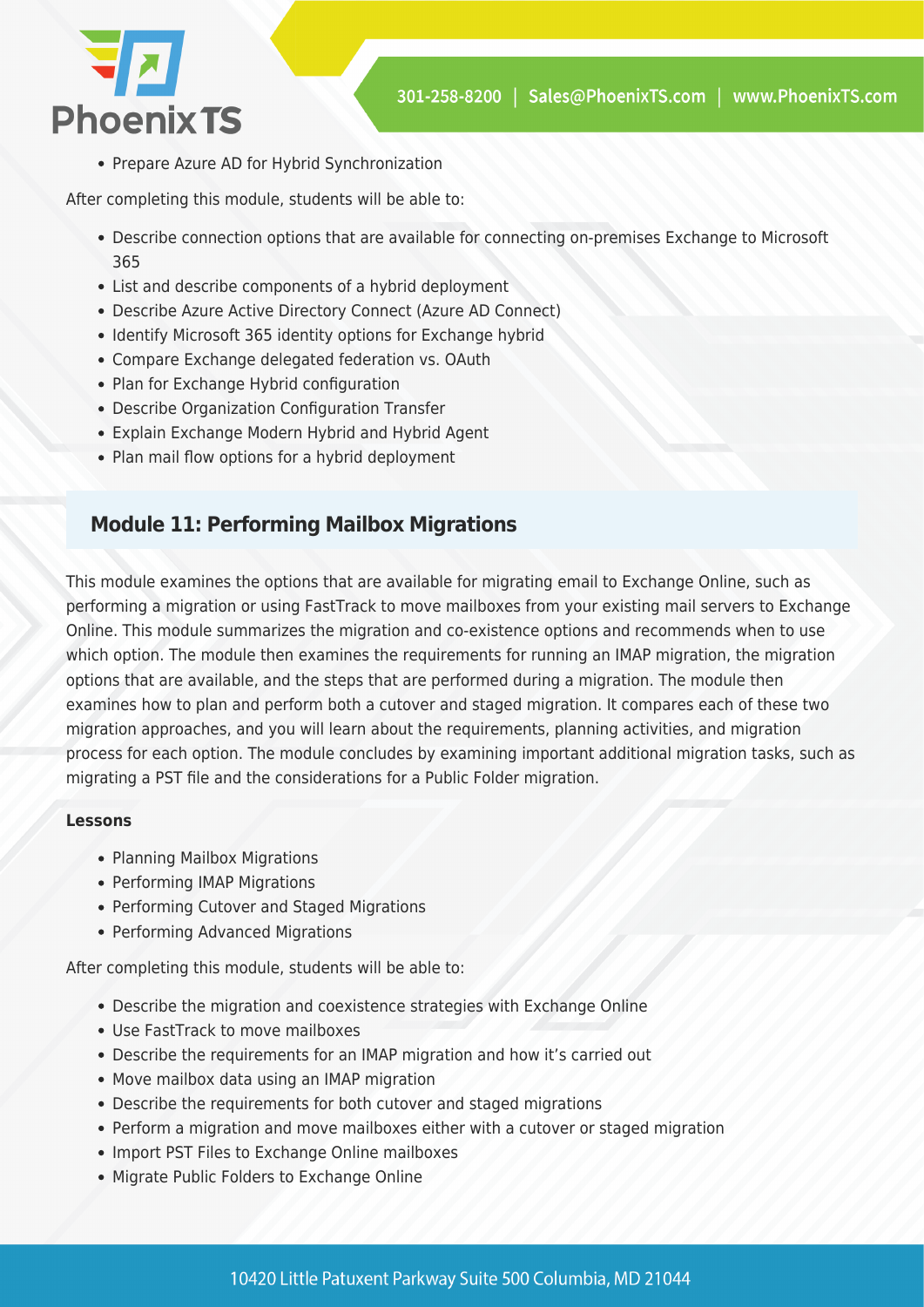

## **Module 12: Deploying and Troubleshooting a Hybrid Environment**

In this module you will learn the key areas to plan for regarding Edge Transport servers. You will then learn about the requirements and best practices to configure a hybrid deployment, which is the first step for your Exchange organization, regardless of whether you want to connect your Exchange on-premises and Exchange Online organizations for long-term coexistence or as part of a cloud migration strategy. In this module, you will then examine how to manage a hybrid deployment and implement advanced hybrid functionality. You will cover the features that require a successful hybrid deployment such as Public Folder coexistence or OneDrive for Business attachment storage for on-premises mailboxes. This module concludes with an introduction to troubleshooting techniques for a hybrid deployment. You will learn how to troubleshoot directory synchronization issues including pass-through authentication (PTA) and single sign-on, Exchange transport, and client access troubleshooting as well as mailbox replication service troubleshooting.

#### **Lessons**

- Deploying and Managing an Edge Transport Server
- Configuring a Hybrid Deployment using the HCW
- Implementing Advanced Hybrid Functionality
- Troubleshooting Hybrid Deployments

#### **Lab : Deploy a Hybrid Environment**

- Set Up your Hybrid Deployment
- Test your Hybrid Deployment

- Describe the purpose and functionality of Edge Transport servers
- Explain the infrastructure requirements for Edge Transport servers
- Describe EdgeSync
- Plan for message flow with an Edge Transport server
- Describe the prerequisites to run the Office 365 Hybrid Configuration Wizard
- Explain best practices for implementing a hybrid deployment
- Manage a hybrid deployment
- Describe when you must configure Public Folder coexistence with Office 365
- Explain how to configure Oauth for a mixed Exchange environment
- Describe how to configure OneDrive for Business attachments for on-premises mailboxes
- Troubleshoot Directory synchronization
- Troubleshoot Pass-Through Authentication and Single Sign-On
- Troubleshoot Transport with Exchange Online
- Troubleshoot Client Access in Coexistence
- Troubleshoot Mailbox Replication Service